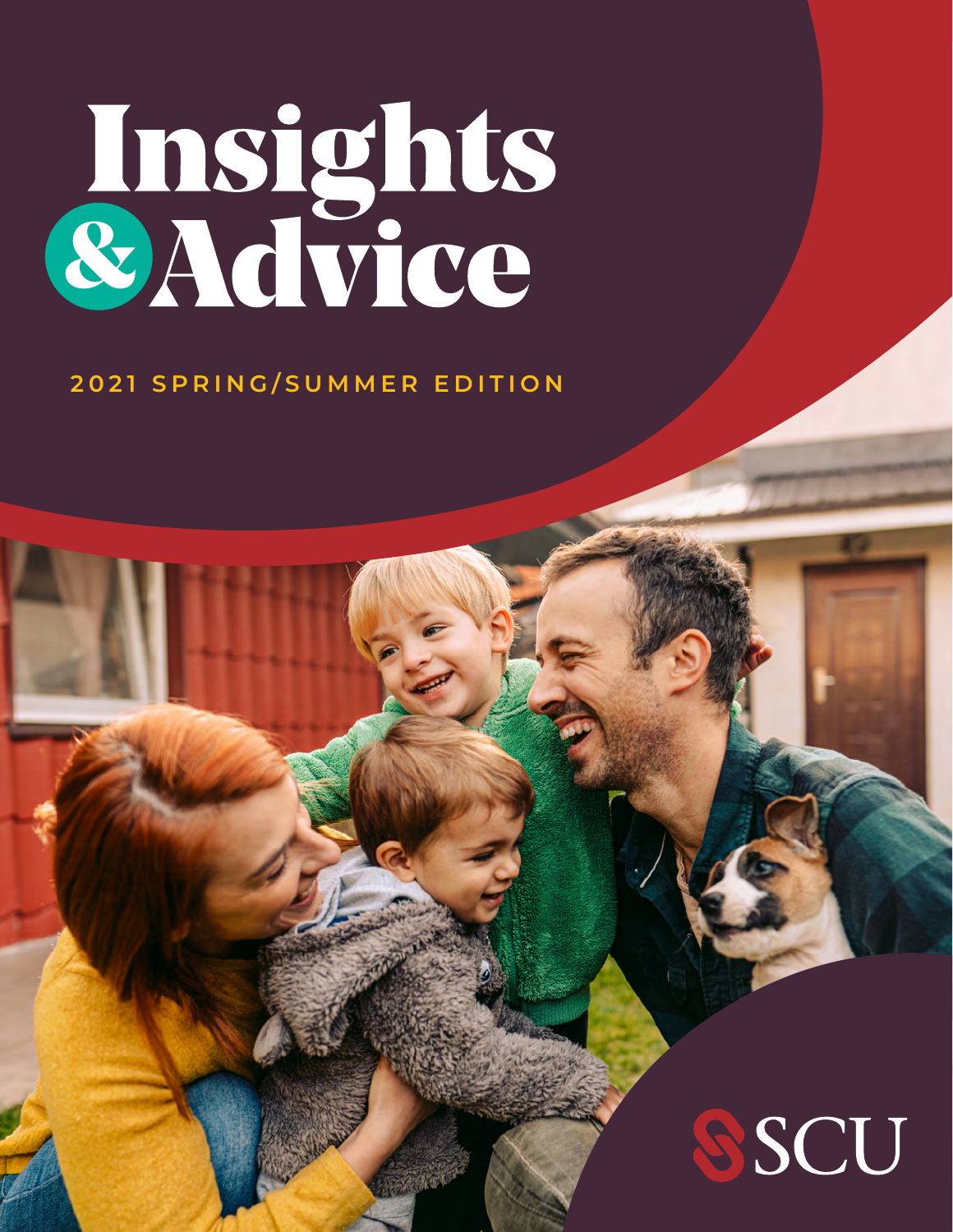## Here's what's happening at SCU



#### IT PAYS TO BE A MEMBER: \$10 MILLION MEMBER BONUS

#### NEW DIGITAL EXPERIENCE COMING MAY 18

Being a member of SCU means that our success is your success, too. This year, we have shown that it pays to be a member by sharing a **\$10 million cash bonus**. Thank you for your continued loyalty to SCU.



#### 80 YEARS AND 100,000 MEMBERS STRONG!

Get ready today by updating your email address and mobile phone number with us through online banking or our mobile app.

#### Learn more at **<scu.mb.ca/digitalbanking>**.



This June, SCU will reach two important milestones. We're excited to share the news, and to celebrate we're giving all active members a chance to win cash prizes! Watch for details coming soon.



#### Message from the CEO

Welcome to the first edition of our new Insights and Advice, an evolution of our previous member newsletter. Our new format, published twice a year, will provide you with more articles, recommendations, and updates on 'everything SCU.' You'll receive advice and guidance on a variety of products, services, and options to help you reach your financial goals.

All the best, Glenn Friesen, CEO

In each edition, I'll share what's on my mind, provide industry insights, and update you on the latest at SCU. For instance, this year we will reach two important milestones: 80 years serving our community and growing to 100,000 members!

As I reflect on the past, I think about how much has changed since SCU first opened its door (yes, one door) almost 80 years ago. In the nearly 25 years since I became CEO, we've gone from passbooks to eStatements, from depositing cheques in person, to depositing them from the comfort of our homes, and from banking only during set branch hours to 24/7 digital access.

What hasn't changed since we first opened in 1941 is our dedication and commitment to serving our members and supporting the communities where we operate. Certainly, technology has played a role in the changes over the years, but only as a means of providing you with greater convenience and options. We know that technology will continue to evolve, but our promise to provide you with solid advice and tailored solutions will never change.

"Every Canadian should have some sort of a financi advisor," says Manish Kaushal, Associate Vice Presider of Wealth and Business Solutions. So why don't they And why should they?

I want to extend my gratitude for your loyalty and patience during the uncertain times of the past year. Our success in tackling and adapting to constant change could not have happened without your trust and commitment.

"It's like having a good doctor," Kaushal explains. A good doctor comes in and asks a lot of good questions the first time they meet you. They look at your history, what ailing you, and what's keeping you up at night. Then the come up with a plan to keep things good or make there better, and check in on a regular basis to see if you' following that plan. Are you getting that nutrition? Are you exercising? Did you find out about a new health risk we need to adjust for?

#### The true value of a financial advisor

What doctors and financial planners really have common is this: They know your future wellness depend on taking care of yourself now. Or, as Kaushal puts it, "You financial destiny is predetermined. It's based on the actions you take today."

- 1. Keep all personal documents in a secure place. Never carry your birth certificate, passport, or SIN with you.
- 2. Don't tell anyone your PIN or share account informatio Be aware of your surroundings and cover your hand when using an ATM or your debit card.
- 3. Shred your bills and statements.
- 4. If you don't recognize the sender, never open emails, pop-up windows, attachments, or select links.
- 8. Unless you made contact or know the organization, do not provide personal, credit card, banking, or account information to anyone, whether over the phone, online, or at your front door. 5. Be suspicious of requests to send money from people you don't know or return money mistakenly sent to you.

| ial<br>nt<br>y? | The ability to steer the ship during tumultuous times<br>might be the greatest value of a financial advisor, and<br>it explains why a strong, transparent relationship is so<br>important. The more open the dialogue you have with<br>your advisor, the better the experience will be. "There |
|-----------------|------------------------------------------------------------------------------------------------------------------------------------------------------------------------------------------------------------------------------------------------------------------------------------------------|
| bc              | must be honesty on both sides of the desk," Kaushal                                                                                                                                                                                                                                            |
| ne<br>ťs        | says. "The advice an advisor gives you is based on the                                                                                                                                                                                                                                         |
| ey              | information you provide. And if something makes you<br>uncomfortable, or you see something in the market that                                                                                                                                                                                  |
| m               | doesn't make sense, let's talk about it. Don't panic. Don't                                                                                                                                                                                                                                    |
| 're             | get spooked."                                                                                                                                                                                                                                                                                  |
| <b>re</b>       |                                                                                                                                                                                                                                                                                                |
| sk              | The bottom line is that if you want the future you envision<br>for yourself, you should commit to getting the guidance<br>you need to get there. So if you understand the value of                                                                                                             |
| in<br>ds<br>ur  | a good doctor, maybe it's time you treated your finances<br>to a checkup.                                                                                                                                                                                                                      |
| ne              | Credential Financial Strategies Inc. is a member company<br>under Aviso Wealth Inc., offering financial planning, life<br>insurance and investments to members of credit unions                                                                                                                |
| re              | and their communities. Your insurance contract will                                                                                                                                                                                                                                            |
| эn              | provide details of the coverage available under the plan                                                                                                                                                                                                                                       |
| эn<br>lly       | you choose. Restrictions may apply. ®Credential is a<br>registered mark owned by Aviso Wealth Inc. and is used                                                                                                                                                                                 |
| $\sqrt{C}$      | undar licansa                                                                                                                                                                                                                                                                                  |

| er | 6. Don't sign any agreements or contracts to purchase     |
|----|-----------------------------------------------------------|
| J. | anything without taking time to think it over. If it is a |
|    | limited time offer and you're being pressured for an      |
| n. | immediate response, it's probably a sign that it's best   |
| ds | not to buy.                                               |

7. Make sure you ask for proof of identity and check the references of all services providers who do work on your home — especially if unsolicited.

*under license.* ingrained in decisions about money and children," says Of course, in money as in health, the right actions are easier said than done. Events and emotions can threate even the best-laid plans, but that's precisely when a advisor really shines. "People get very emotional Kaushal. "They hold those close to the heart."

## Education: your best defence against fraud

Here are some tips to keep in mind as you go about your daily activities.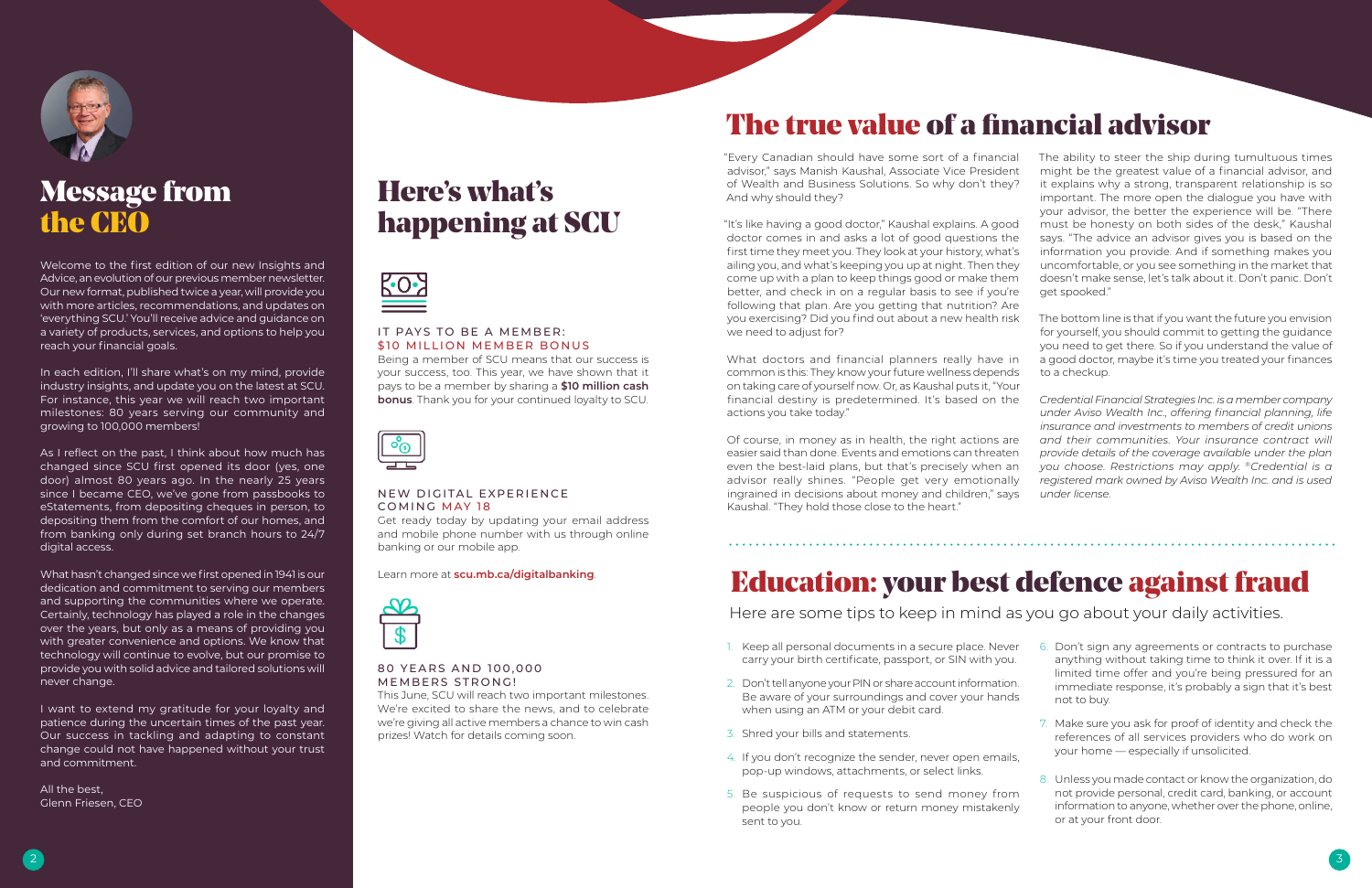### Getting ready for school? Tips for managing your finances

When it comes to getting ready for postsecondary school, some things come easier than others. Deciding which courses to take, and receiving your much-anticipated acceptance letter? Those are big decisions and take hard work. Getting financing to help you pay for school? Thankfully, with our StudentFLEX™ Line of Credit, this process is easy. You can borrow up to \$10,000 per year, up to a maximum of \$40,000. Plus, StudentFLEX doesn't require a cosigner or previous credit history.

#### WAIT UNTIL GRADUATION FOR REPAYMENT

Once you have your financing in place, it's important to set your budget. Here are a few tips for managing your finances as a student:

#### CREATE AN INITIAL BUDGET

#### CONSIDER APPLYING FOR A CREDIT CARD

Budgeting is all about understanding the best way to balance your expenses and revenue. Although you may have built a budget before, or have an idea of what expenses you had before school, it's important to re-evaluate your plan every time your financial circumstances change. Start by setting up an initial budget, and carefully track your spending for the next few months to see if your plan is realistic.

While in school, you have big expenses like transportation, textbooks, and laptops to pay for — likely while working

minimal hours. With that in mind, it's okay if you aren't able to repay what you borrow right away. When you build your budget, your focus should be on covering interest and life insurance costs for your line of credit. Once you graduate, one of our lending specialists will help you create a plan to repay the balance.

> It's a reality of small business ownership that you might nee supplies, or your bills might come due before your custome have paid. Credit cards allow you to put payments on predictable schedule, and help manage the time betwee invoicing a client and receiving their payment.

#### EASILY SEPARATE YOUR BUSINESS AND PERSONAL EXPENSES

In order to build your credit, consider applying for our SCU Collabria Cash Back Mastercard® and use your line of credit to pay the balance every month— just like you would with a chequing account. When used responsibly, this credit card is a great option for you to build credit while earning cash back on your purchases.

> It's much easier to track your business expenses if they are clearly separated from your personal expenses. And, it much easier to produce a list of expenses if all you have to do is print your credit card statements.

Interested in applying for a StudentFLEX line of credit? Fill out a contact form at **[scu.mb.ca/student](http://scu.mb.ca/student)** or visit any branch and talk with a lending specialist.

#### It only takes a few minutes to refer a friend

Tell your friends and family why you love SCU, and you'll be entered to **win 1 of 6 \$500 savings accounts** for every member you refer.

Refer a friend online at **[scu.mb.ca/referral](http://www.scu.mb.ca/referral)**.

#### It's important to re-evaluate your plan every time your financial circumstances change.

Used responsibly, a business credit card can be a valuable tool to help you manage your business.



# Four ways a credit card can help your business

Interested in a business credit card? With both Visa\* and Mastercard® products available, we're sure to have a credit card designed to meet your business needs. Talk to us to learn more and apply today at **[scu.mb.ca/businesscreditcards](http://scu.mb.ca/businesscreditcards)**.

#### BETTER MANAGE YOUR CASH FLOW

Using a credit card as your primary source of payment can help you manage the monthly ebbs and flows of busines but it's never a long-term solution. The key to success is set and stay within your budget, and never extend yourself beyond what your business can manage.

| эd<br>rs<br>a<br>ξŊ<br>θIJ<br>SS. | EARN REWARDS FOR SPENDING ON<br>ITEMS YOU WOULD BUY ANYWAY<br>If your business has regular monthly expenses, or if you're<br>making capital purchases, why not earn rewards for those<br>things you have to buy anyway? Using your card for<br>purchases like gas, travel, phone, internet, or office supplies<br>can provide you with extra perks. To earn more rewards,<br>consider our Collabria Visa Infinite Business* Card, which<br>gives you rewards points for every dollar spent. |
|-----------------------------------|---------------------------------------------------------------------------------------------------------------------------------------------------------------------------------------------------------------------------------------------------------------------------------------------------------------------------------------------------------------------------------------------------------------------------------------------------------------------------------------------|
| to                                | ENJOY OTHER PERKS AND BENEFITS                                                                                                                                                                                                                                                                                                                                                                                                                                                              |
| elf                               | Credit cards offer another layer of protection such as                                                                                                                                                                                                                                                                                                                                                                                                                                      |
| re                                | price or purchase protection, extended warranties, or                                                                                                                                                                                                                                                                                                                                                                                                                                       |
| :'s                               | benefits for travellers such as auto rental insurance, trip                                                                                                                                                                                                                                                                                                                                                                                                                                 |
| æ                                 | cancellation insurance, and more.                                                                                                                                                                                                                                                                                                                                                                                                                                                           |

In the early stages of building your business, you might reach a point where you consider if a business credit card is a good choice. Used responsibly, a business credit card can be a valuable tool to help you continue to grow your business. Here's why:

*®The Collabria Mastercard is issued by Collabria Financial Services Inc. pursuant to a license from Mastercard International Incorporated. Mastercard is a registered trademark and the circles design is a trademark of Mastercard International Incorporated.*

*\*The Collabria Visa Card is issued by Collabria Financial Services Inc. pursuant to a license from Visa. \*Trademark of Visa Int., used under license.*

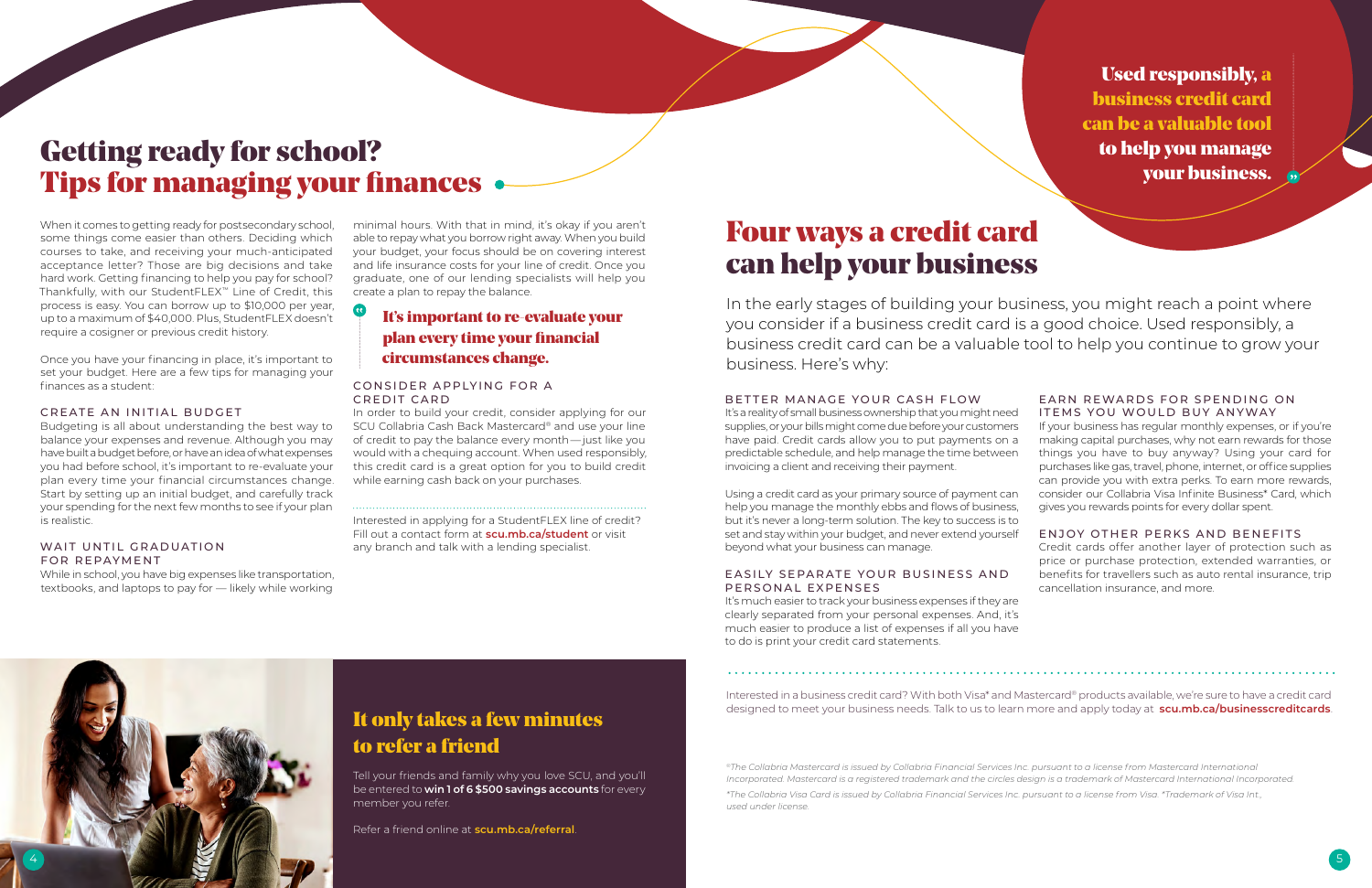"There are many reasons why you might decide to renovate," says Nicole Giesbrecht, Assistant Consumer Lending Manager at SCU's Linden Ridge branch. Whether you want to increase your home's curb appeal, carry out general maintenance, or give your home a personal touch, it takes planning to execute it successfully. Big or small, Giesbrecht says all home renovations start by asking yourself these important questions:

HOW MUCH WILL MY RENOVATION COST? The best place to begin is by estimating your expenses. Giesbrecht recommends adding up all the expenses so you know how much you'll need to confidently proceed with the renovation. Talking to at least two contractors and collecting multiple estimates will help you understand the scope and budget of your project. The more information you collect, the better your estimated costs will be. For more information on budgeting for your renovation, you can download our guidebook at **[scu.mb.ca/renovations](http://scu.mb.ca/renovations)**.

WILL THIS RENOVATION BRING VALUE? "Of course, some renovations add more resale value than others," says Giesbrecht. "But this also depends on how you go about the renovation." Take a kitchen, for example. Modernizing the appearance, using quality materials, and improving the functionality of the space is a great way to raise the value of your home. In contrast, adding custom, industrial-grade appliances may suit your personal needs, but won't appeal to everyone. A good point of reference for determining how much your home will be worth is to collect your contractor quotes and have an appraiser approve the upon-completion value of your home. WHAT ARE EXTRA EXPENSES THAT MIGHT COME UP? With any renovation, you should always plan for the unexpected. Many members are surprised by expenses like unknown permits, upgrades made while renovating, or other unbudgeted repairs that need to be done at the same time. That's where a contingency fund comes in. It helps you cover the costs when appliances are more expensive unexpected expenses."

"The answer to this question is really customized based on your needs," Giesbrecht says. Your financing choice will depend on your home equity, the size of the project, and

**WHERE SMART MONEY GROWS®** 

how you want to access your funds. For instance, maybe you want the ability to access your money as you need it. A line of credit may work best for you, as you can get approved once, reuse the funds in the future, and only pay interest on the funds you use. Or, if you're planning to pay for your project over a number of years, a loan might be the better choice.

Another important factor to consider is whether or not you're putting money into the right home. Are you renovating because you plan to stay in your home longterm, or to add resale value? Giesbrecht says there's also a limit for how much resale value you can add to your home, depending on factors like the size of the home, your neighbourhood, and overall market trends. than you realized, your budget-friendly countertops don't work for your newly-renovated kitchen, or you fall in love with flooring that costs double what you planned. "We get it — costs creep up," says Giesbrecht. "Talk to us early in the process so we can help you make a plan that accommodates those unexpected expenses."

#### HOW SHOULD I FINANCE MY RENOVATION?

Another option Giesbrecht often recommends to members is our renovation mortgage, a specialty product that allows you to spread out the cost of your renovation over the duration of your mortgage. It's a unique product that helps you borrow at a lower rate, and leverage your home's current value or the value of your home upon

renovation completion.

Want to learn more about financing your renovation? Watch our renovation video for more helpful information, and contact a lending specialist at **scu.mb.ca/renovations**.

# Four important questions to ask before renovating your home

"Talk to us early in the process so we can help you make a plan that accommodates those

**<scu.mb.ca/mynextmortgage>**

#### **EXPLORE THE POSSIBILITIES**

Every homeowner is unique. We believe mortgages should be too. Whether you want to build, buy, or renovate your home, it all starts with a custom mortgage from SCU — tailored to fit your needs and lifestyle. With flexible financing, competitive rates, and our 30-year mortgage, exploring the possibilities has never been easier.

**Call 1.800.728.6440 to speak with a lending specialist today.**

# Custom mortgages designed for you